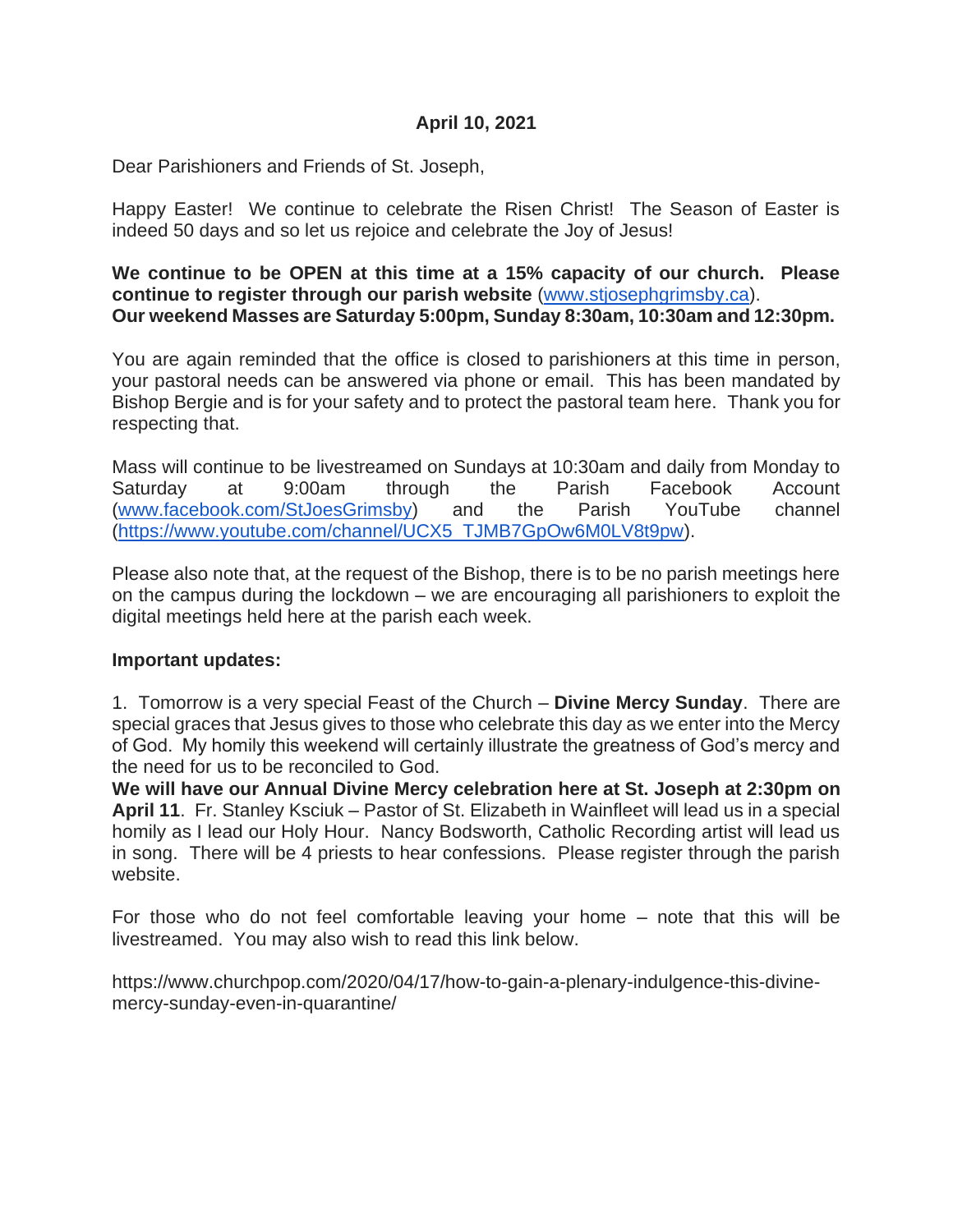2. This weekend brings our eighth week of METANOIA to a close. We have been reflecting on the powerful name of Jesus and his power over the evil one.

I remind you to watch the video at least once during the week and perhaps continue to reflect upon the questions that I have outlined below if you find them helpful for you.

I have included the questions here for those who are not following on our Parish Facebook page. Beginning on Sunday, I invite you to begin watching the 9<sup>th</sup> video entitled "This teaching is hard."

Questions to Ponder….

METANOIA Discussion Session #8 – Jesus' Power Over the Evil One

1. Have you ever done something you didn't think of all the way through? What was that thing? How often were those times? What might the consequences be as a result?

2. Do I take temptation seriously? Do I take the devil / evil one seriously? Do I think of him as meaningless, a made-up person, no threat to me?

3. How often have I encountered the evil one? In a similar desert experience or perhaps in another type of situation? How did I overcome temptation? Did I overcome it? What happened? 4. How often have I bought into the Prince of lies? Do I believe at times that I'm not loved by

God, others, not good enough, not worthy etc.?

5. What are the temptations that affect me most in my life currently? How does the devil tempt me? What are the weaknesses in my life that the devil likes to attack?

6. The devil's biggest weapon is discouragement – am I currently discouraged?

7. Can I remain calm / patient in the face of temptation, like Jesus does?

8. Do I recognize the power in the name of Jesus? Do I use the name of Jesus to command power over the devil or any temptation I face? (In the name of Jesus, be gone Satan!)

9. Do I look at the crucifix and see the power of Jesus over temptation? Do I find hope in this sign of God's love for me?

10. Am I aware of the spiritual battle between the power of darkness and God's light? How often do I recognize the spiritual warfare going on in my life? Conscience versus impulse…. Do I choose to be right, rather than do right?

11. What are my current temptations? Do I call on the power of God to overcome them?

12. When finding it difficult to know what is right and wrong….. can I reflect upon the question – is this the way that God would speak to me?

13. What weapon do I use when being tempted? Do I look to within or do I often turn to the power of prayer?

14. What are some of the lies that the devil convinces me of? Why am I listening to these lies? Can I rather focus on Jesus who is the TRUTH? Jesus says I am loved always, can I believe this? 15. What are the ways I feel alone or isolated from God? Do I often place myself distant from

God, do things I normally wouldn't do and therefore feel remorse or regret as a result? 16. Mother Iliana said – "the devil is very afraid of the Lord….. let's not be frightened by one who is frightened." How does this make you feel?

17. Why might I be afraid even though Jesus calls me not to be afraid?

18. Do I believe that through baptism, eucharist and the other sacraments, that Christ lives in me?

19. Do I turn to God's word in temptation?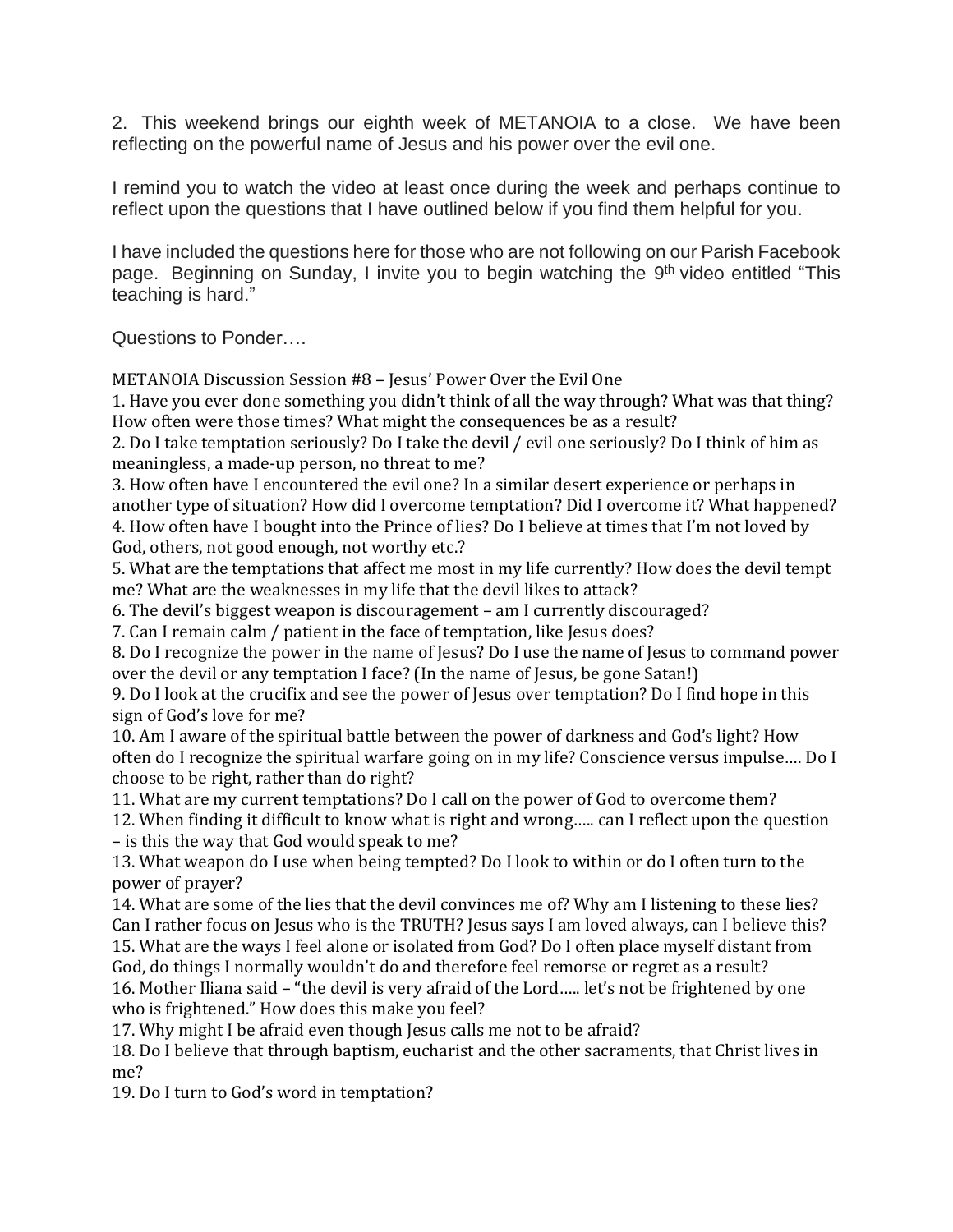20. What are the sins of the world I might struggle with? What are the sins of the flesh that I struggle with? Do I actively close the doors of my life to the evil one to tempt me? 21. Do I truly believe that the tomb is empty… that Jesus has risen and conquered death and sin? What does this mean for me? Does it bring me hope and joy?

May God bless you all.

Gentle reminder, for those who wish to participate or observe a group think, I continue to hold 3 livestream sessions each week to allow for dialogue, discussion and asking of questions. These live sessions take place through the parish Facebook page [\(www.facebook.com/StJoesGrimsby\)](http://www.facebook.com/StJoesGrimsby) and take place at the following time slots to accommodate your schedule. **Watch the movie 30 minutes before these three live sessions and use them to assist you to grow spiritually.**

#### **This week the times of the livestream will be Monday 12:30pm / Thursday 2:00pm (due to Confirmation Liturgy in the evening / Saturday 11:30am**

(Note – they will all be uploaded to the Parish YouTube channel for those who do not use the Facebook platform). Again, kindly watch the videos BEFORE these sessions – we will not be watching them together on Facebook (in case of internet crash, slow connection etc.).

3. **The Knights of Columbus will be holding a Wine Bottle sale** in a partnership with Fielding Estate Winery to support the Parish Heating and Air Conditioning Campaign as well as their other local charitable events.

The fundraising event will run from today April 10 until Saturday May 8<sup>th</sup>. Orders MUST be submitted by Saturday May 8<sup>th</sup>.

Select your wine and quantity from the order form attached to this message. Ask your friends and family to join you and place their order together. This is a great gift idea for Mother's Day, preparing in advance for the BBQ season or treating yourself.

To place an order – please email the parish office at  $sirc.qrimsby@coqeco.net$  or contact the parish office 905-945-2661.

#### **Methods of payments:**

- Etransfer: [myparishgift@gmail.com](mailto:myparishgift@gmail.com) memo line "WINE"
- Cheque payable to St. Joseph's Parish memo line "WINE" and bring to the office
- Pay cash and make arrangements with the parish office 905-945-2661

**Wine pick up is Sat, May 15th 2:00pm - 3:30pm St. Joseph church parking lot. Thank you for support the parish and the Knights of Columbus.**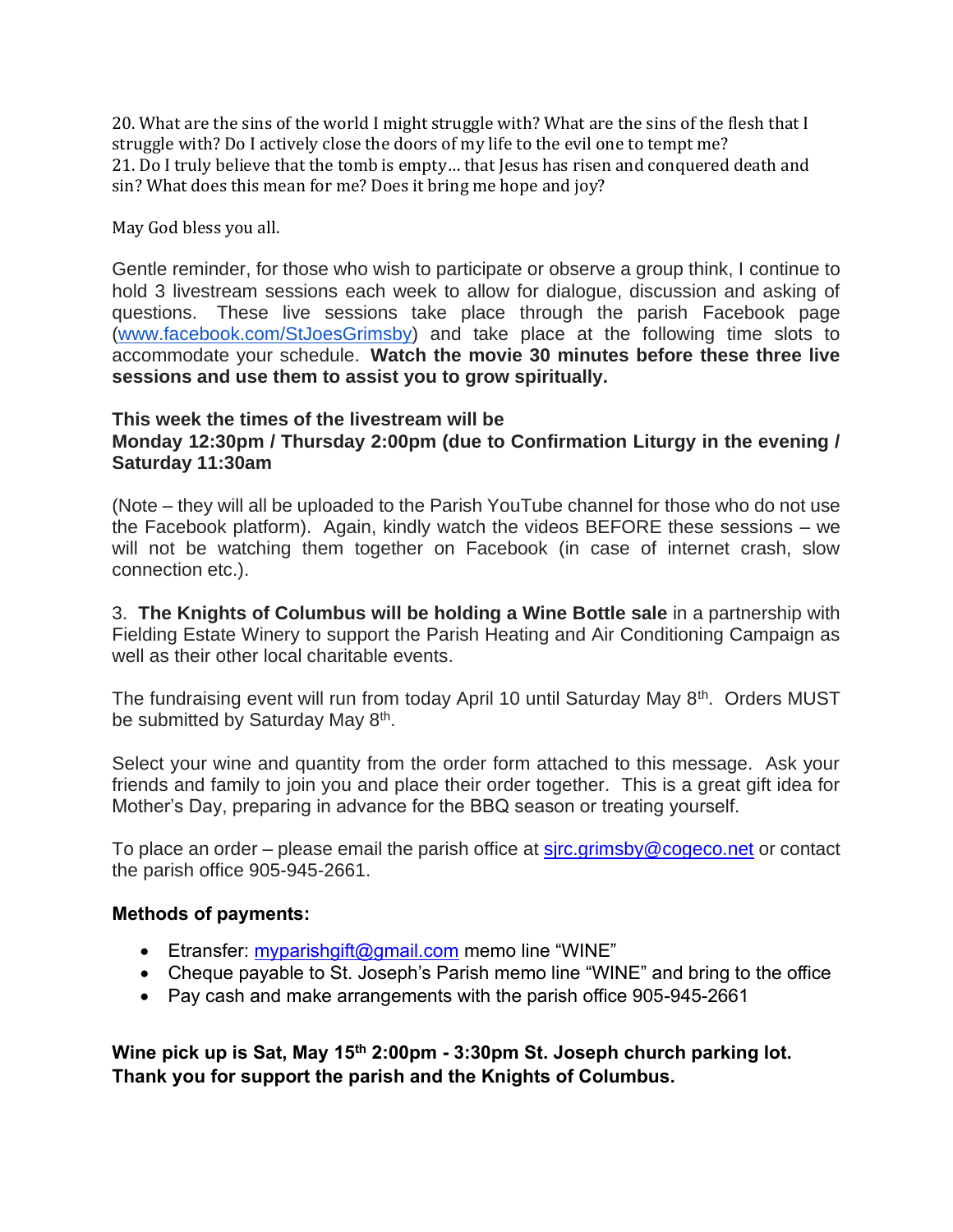4. I continue to remind all families with young children of the 4 videos I have produced to help families pray the Rosary together as a family. Find these videos on our parish website at the following link: <https://www.stjosephgrimsby.ca/resources/> - scroll to the bottom and you will see the Video links. What a great opportunity to join in prayer as a family and pray the rosary together during Lent.

## 5. **Development and Peace Share Lent Campaign**

This will be the last weekend for our Development and Peace Share Lent collection. Please be generous as we care for our brothers and sisters who are most in need. Thank you in advance.

6. Pray for our young people who received the Sacrament of Confirmation this week (April 6,7 & 8) with beautiful liturgies led by Bishop Bergie. We look forward to our last group of confirmandi who will receive the Holy Spirit on Thursday evening. Please note that these liturgies are only open to the candidates and their parents due to our restriction with numbers. They will be live-streamed through the parish website. Thank you for your understanding and for your prayers.

7. In the weeks following Divine Mercy Sunday – we will be inviting the young children of our parish who have been preparing to receive Jesus in Holy Communion for the first time. Please continue to keep them in your prayers that they may open their hearts to the love of Jesus in the Eucharist.

# **CHILDREN LITURGY / LITTLE SPIRITS RESOURCES**

Use the link for the most up to date resources for Children's Liturgy [\(https://www.stjosephgrimsby.ca/childrens-liturgy/\)](https://www.stjosephgrimsby.ca/childrens-liturgy/) and Little Spirits [\(https://www.stjosephgrimsby.ca/little-spirits/\)](https://www.stjosephgrimsby.ca/little-spirits/)

## **OTHER IMPORTANT UPDATES**

1. Please continue to remember the parish regarding financial giving. We rely on your weekly contributions to sustain and build the kingdom of God in our parish. You can drop your offerings off in the boxes following Mass this weekend, drop it off in the outside mailbox, bring it to the parish office all week, or through the etransfer option – [myparishgift@gmail.com.](mailto:myparishgift@gmail.com) Thank you in advance to those families who continue to sustain our parish through their contributions.

2. Please continue to support our campaign for the new Heating and Air Conditioning units here at St. Joseph. **This project will cost the parish \$120,000** and your generosity is required to meet these costs. Thank you to those who have already stepped up and made donations – to date, we have **currently raised \$53,900 towards the total**. I am asking all parishioners to contribute significantly to this project since we all expect a warm church in the winter and cool church in the summer months. The old units, original to this church building, lasted us 25 years – and for those of us who are homeowners, we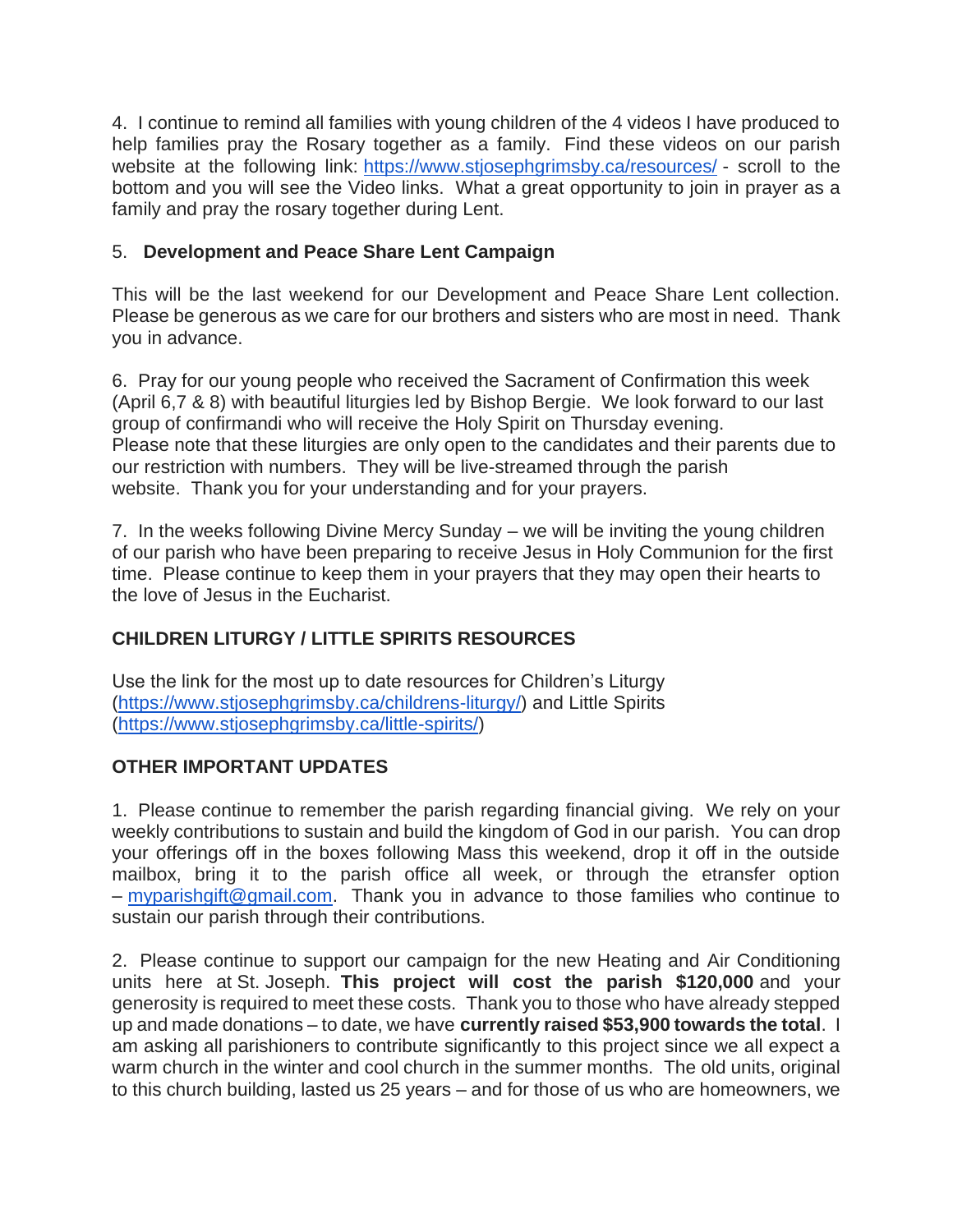know that we certainly 'soaked' every ounce of life out of them. As you make your contribution, please write **"HEATING / AIR"** on the front of your envelope or in the memo line of an etransfer [\(myparishgift@gmail.com\)](mailto:myparishgift@gmail.com) and those funds will be counted towards your tax receipt for the end of the year. Special envelopes will be available to pick up for this project next weekend. Thank you in advance for your assistance.

3. 2021 envelopes are available for pickup in the foyer of the Church. Please pick up your envelopes for the new year which begins the end of November. **Please contact the parish office if you are shifting from the paper envelope to e-giving only. We can cancel your box order for 2022 and save on the purchase of envelopes, in addition to being more environmentally friendly. Thank you!**

4. 2020 tax receipts are now available for pickup in the foyer of the Church. Thank you for your generosity in supporting the parish this past year.

5. Confessions will be heard on April 10 from 3-4:00pm. Confessions will also be available tomorrow April 11 during the Divine Mercy celebration.

6. The parish website continues to help so many – visit [www.stjosephgrimsby.ca](http://www.stjosephgrimsby.ca/) – and our social media accounts to help enhance your faith. Also please continue to look at the parish YouTube channel for daily updates.

Facebook - <https://www.facebook.com/StJoesGrimsby/> Instagram - <https://www.instagram.com/stjoesgrimsby/> Twitter - <https://twitter.com/stjoesgrimsby>

The parish YouTube channel once again is - [https://www.youtube.com/channel/UCX5\\_TJMB7GpOw6M0LV8t9pw](https://www.youtube.com/channel/UCX5_TJMB7GpOw6M0LV8t9pw)

7. The parish Bible Study – God Talk - continues with its **next session on Tuesday April 13 at 7:00pm**. We will be studying the Gospel of Matthew Chapters 6-7. Click on the link below and join as you are encouraged to deepen your relationship with God and the study of the scriptures. If you need help setting this up – contact the parish office.

Fr-Rico Passero is inviting you to a scheduled Zoom meeting.

Topic: Fr. Rico Passero God Talk Meeting Time: This is a recurring meeting Meet anytime

Join Zoom Meeting [https://us02web.zoom.us/j/82763215683?pwd=TnFENVhveEF5VktKem1NMDVMdldzQ](https://us02web.zoom.us/j/82763215683?pwd=TnFENVhveEF5VktKem1NMDVMdldzQT09) [T09](https://us02web.zoom.us/j/82763215683?pwd=TnFENVhveEF5VktKem1NMDVMdldzQT09)

Meeting ID: 827 6321 5683 Password: GodTalk